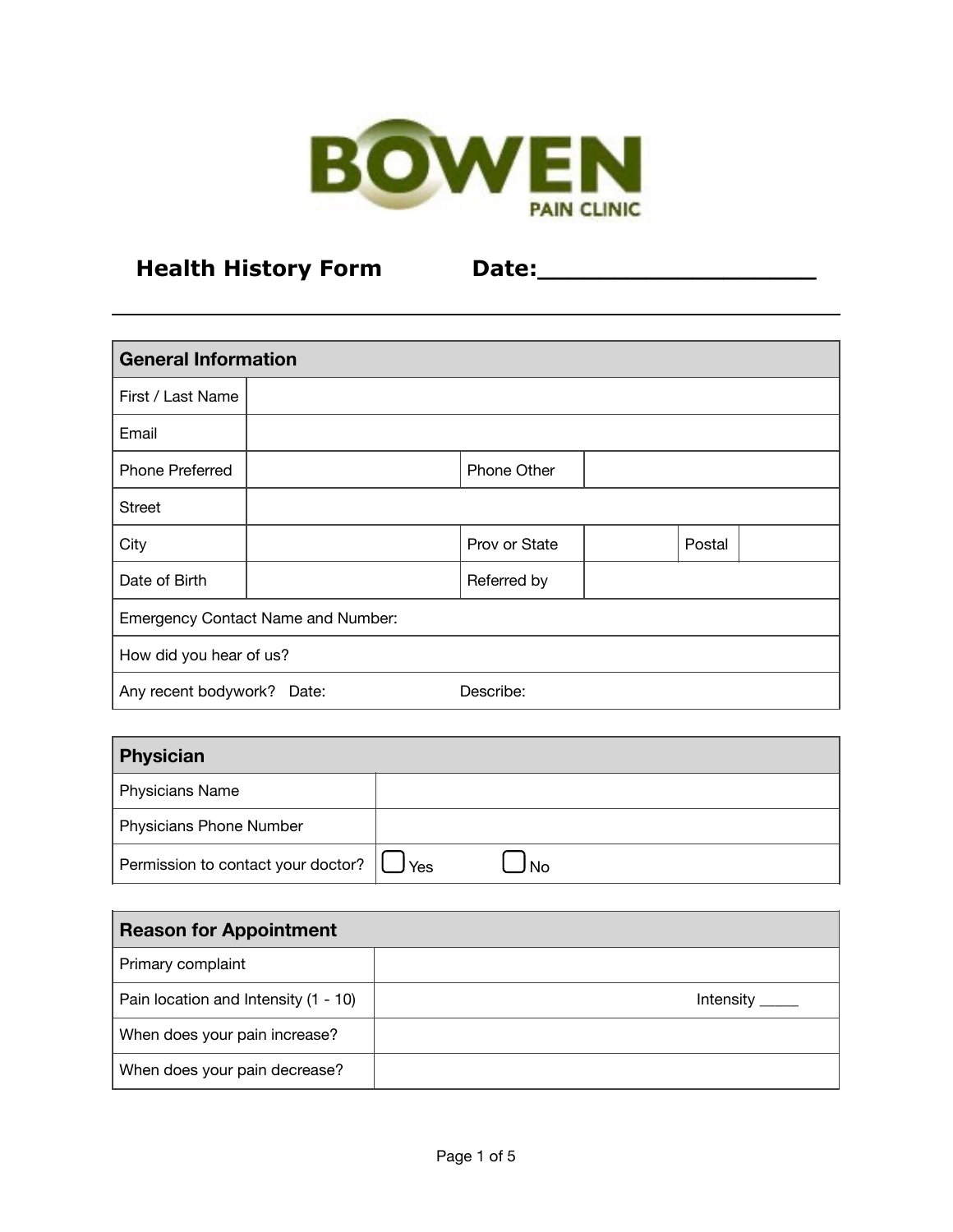## *Please indicate with an X the location of your pain or condition*



Pain patterns/restricted movements:

| Other comments |  |  |
|----------------|--|--|
|                |  |  |
|                |  |  |
|                |  |  |
|                |  |  |
|                |  |  |
|                |  |  |
|                |  |  |
|                |  |  |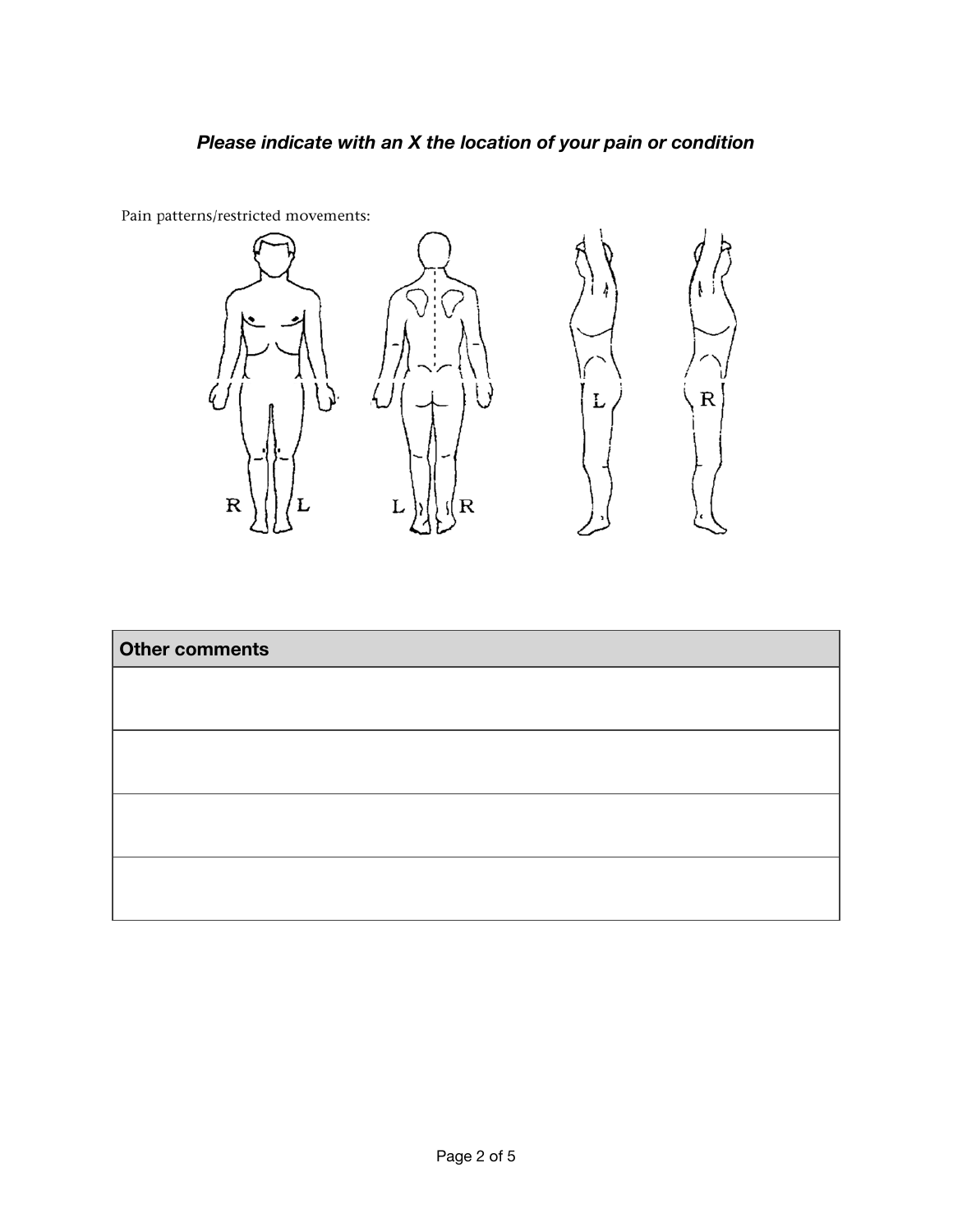| <b>Medical</b>                                                                                                         |                                                                               |  |  |  |
|------------------------------------------------------------------------------------------------------------------------|-------------------------------------------------------------------------------|--|--|--|
| <b>Date</b>                                                                                                            | Please list surgeries, hospitalizations, previous injuries, tests, x-rays etc |  |  |  |
|                                                                                                                        |                                                                               |  |  |  |
|                                                                                                                        |                                                                               |  |  |  |
|                                                                                                                        |                                                                               |  |  |  |
|                                                                                                                        |                                                                               |  |  |  |
|                                                                                                                        |                                                                               |  |  |  |
|                                                                                                                        |                                                                               |  |  |  |
|                                                                                                                        |                                                                               |  |  |  |
|                                                                                                                        |                                                                               |  |  |  |
|                                                                                                                        |                                                                               |  |  |  |
|                                                                                                                        |                                                                               |  |  |  |
| Please identify any metal implants, internal pins, wires, artificial joints or special equipment that you<br>may have: |                                                                               |  |  |  |

| <b>Lifestyle</b>                              |             |  |  |  |  |
|-----------------------------------------------|-------------|--|--|--|--|
| Please describe your current exercise routine |             |  |  |  |  |
| Do you smoke? How much? How long?             |             |  |  |  |  |
| Do you wear orthotics? Describe:              |             |  |  |  |  |
|                                               | Water       |  |  |  |  |
|                                               | Tea         |  |  |  |  |
| Daily consumption:                            | Coffee      |  |  |  |  |
|                                               | Soft drinks |  |  |  |  |
|                                               | Alcohol     |  |  |  |  |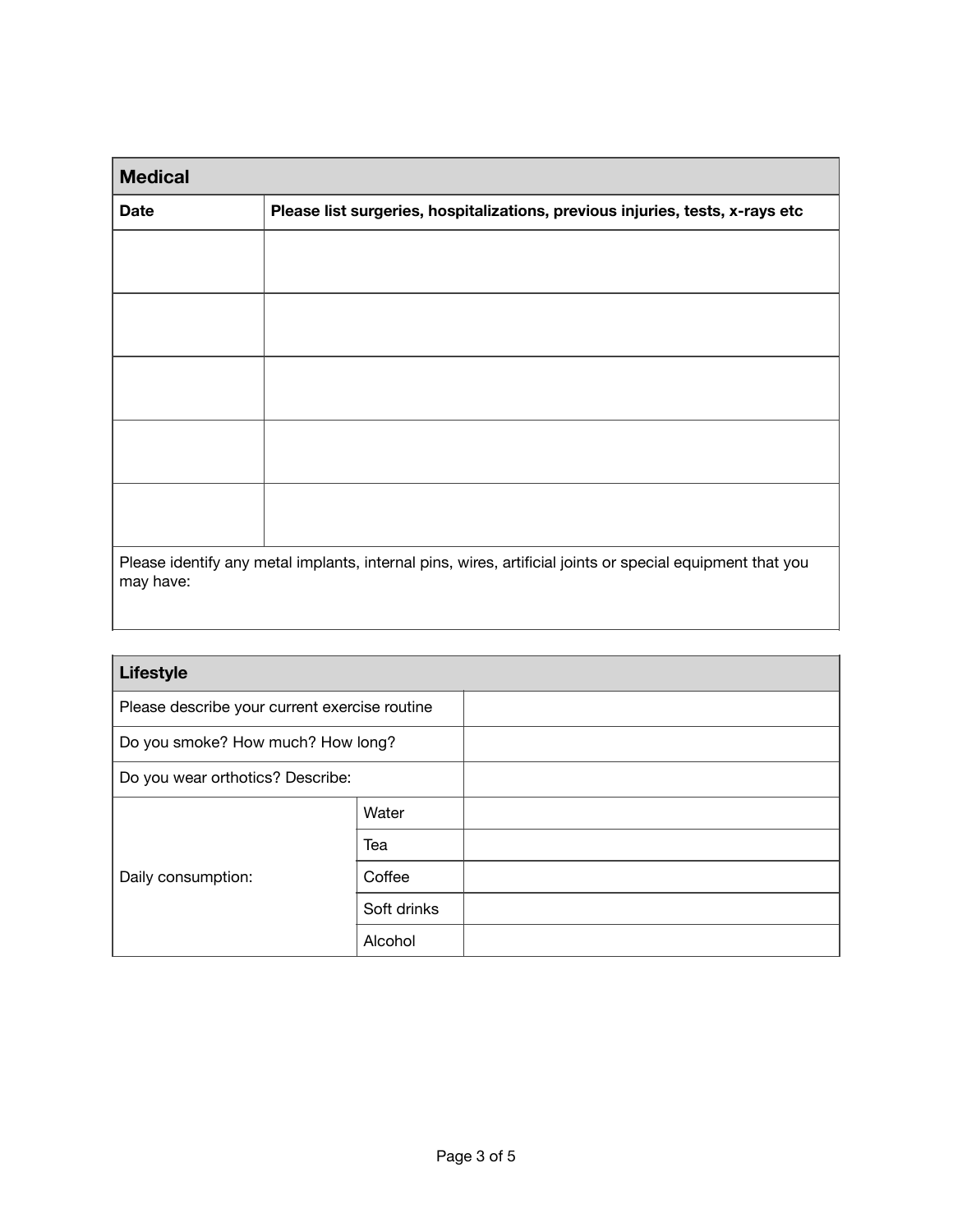| <b>Health Conditions</b>                                                         | Y | N | <b>Describe</b>                         |
|----------------------------------------------------------------------------------|---|---|-----------------------------------------|
| Bronchitis/asthma/shortness of<br>breath or chronic cough                        |   |   |                                         |
| Poor circulation/bruise easily                                                   |   |   |                                         |
| Loss of sensation in hands or<br>feet                                            |   |   |                                         |
| Liver/gallbladder/poor digestion                                                 |   |   |                                         |
| Insomnia                                                                         |   |   |                                         |
| Hiatus hernia                                                                    |   |   |                                         |
| Constipation/diarrhea - please<br>indicate number of BM's per<br>day or per week |   |   | BMs per day: ________ or week: ________ |
| Numbness/tingling                                                                |   |   |                                         |
| <b>Diabetes</b>                                                                  |   |   | Type:<br>Date of onset:                 |
| Allergies                                                                        |   |   |                                         |
| Hayfever                                                                         |   |   |                                         |
| Epilepsy                                                                         |   |   |                                         |
| Cancer                                                                           |   |   |                                         |
| Arthritis                                                                        |   |   |                                         |
| <b>Vision Problems</b>                                                           |   |   |                                         |
| Ear infections / poor hearing /<br>tinnitus                                      |   |   |                                         |
| Bladder / Kidney                                                                 |   |   | Voids per night ____                    |
| Joint or soft tissue pain                                                        |   |   |                                         |
| High or low blood pressure                                                       |   |   |                                         |
| Heart attack                                                                     |   |   |                                         |
| Congestive heart failure,<br>disease, stroke                                     |   |   |                                         |
| Phlebitis                                                                        |   |   |                                         |
| Pacemaker                                                                        |   |   |                                         |
| Headaches                                                                        |   |   |                                         |